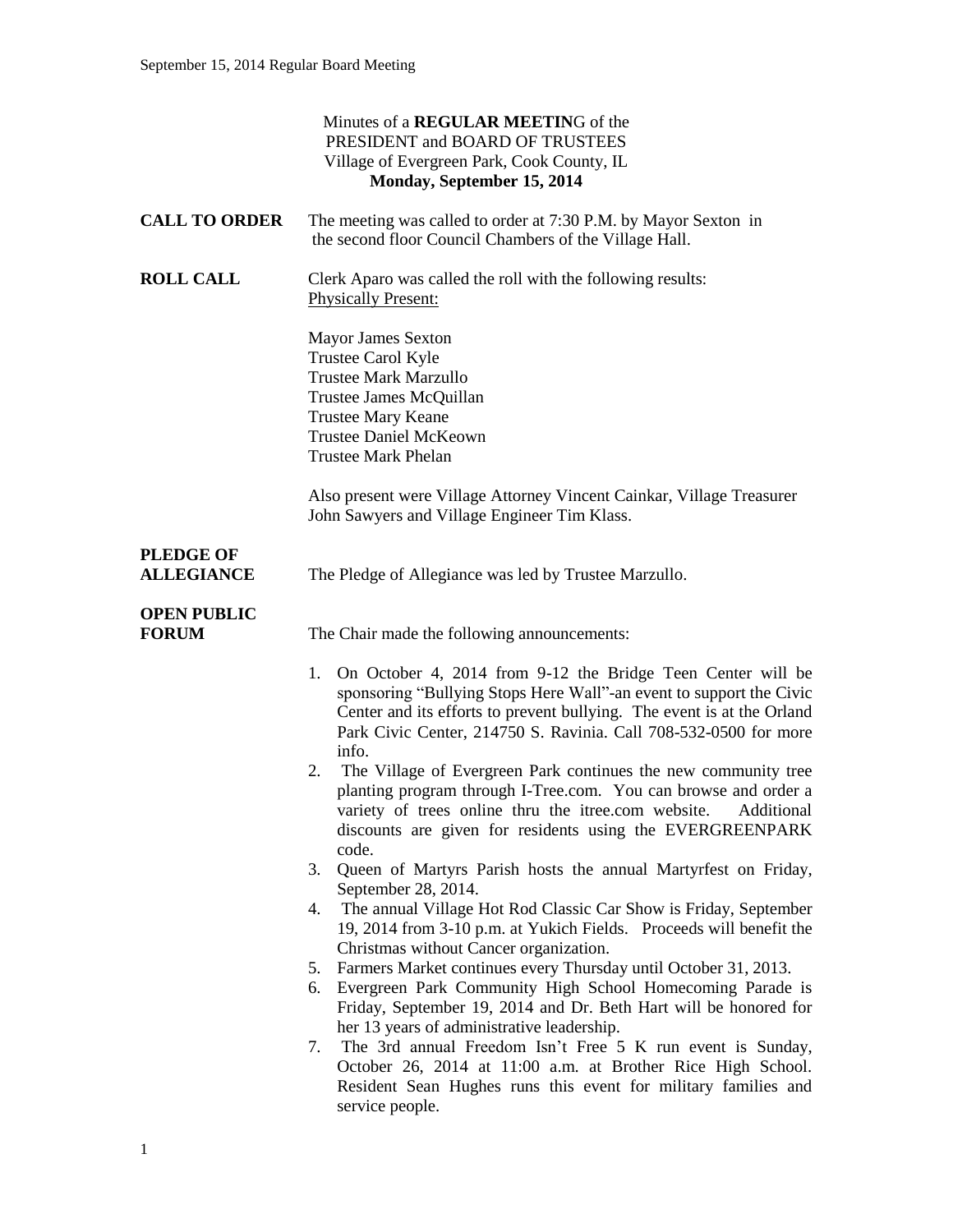- 8. The EP Fire Department hosts an open house on Sunday, October 5, 2014 from 10 am -1 p.m.
- 9. The Water Department begins water main and hydrant flushing. Residents are advised to let the water run briefly until it runs clear.
- 10. The Chair acknowledged a complimentary email from Mr. & Mrs. Greg Putlak from Harding Avenue on the new Walgreens at  $95<sup>th</sup>$  & Pulaski.

#### **OPEN PUBLIC AUDIENCE NONE.**

# **REGULAR**

**AGENDA** Motion by Trustee Phelan second by Trustee Kyle to waive the reading of the minutes of the September 2, 2014 Regular Meeting of the President and Board of Trustees and approved as presented was passed by unanimous voice vote and so ordered by the Chair.

# **RESOLUTION**

**NO. 22-2014** Motion by Trustee Marzullo second by Trustee Keane, to approve **Resolution NO. 22-2014** with expenditures of the General Corporate Fund of \$ 388,358.10 and the Sewer and Water Fund in the amount of \$273,105.91 and the  $95<sup>th</sup>$  Street TIF Fund, \$ 24,661.50 and the Capital Improvement Fund, \$ 20,537.12 and the Street Bond Fund, \$ 32,000.00 for a total of \$ 738,662.63 Upon roll call, voting YES: Trustees Kyle, Marzullo, McQuillan, Keane, McKeown and Phelan; voting NO: NONE. The motion was passed and so ordered by the Chair.

# **TREASURER'S**

**REPORT** Motion by Trustee McQuillan second by Trustee Phelan to approve the Village Treasurer's report for August 2014 with totals of \$6,119,628.45 in the General Fund and \$ 2,874,267.97 in the Sewer and Water Fund. The motion was passed by unanimous voice vote and so ordered by the Chair.

## **BUSINESS**

**CERTIFICATES** Motion by Trustee McKeown second by Trustee Keane to approve the business license application for **PETSMART** (Store #15635) located at **2603 W. 95th Street** to conduct retail pet merchandise sales and grooming and animal training. The Chair noted this is adjacent to the new Mariano's location on 95<sup>th</sup> Street. Upon roll call, voting YES: Trustees Marzullo, McQuillan, Keane, McKeown, Phelan and Kyle; voting NO: NONE. The motion was passed and so ordered by the Chair.

## **ORDINANCE**

**NO. 20-2014** Motion by Trustee Phelan second by Trustee Keane to approve **ORDINANCE N0. 20-2014,** "AN **ORDINANCE OF THE VILLAGE OF EVERGREEN PARK APPROVING A REAL ESTATE SALE CONTRACT WITH DR. HAMDI M. KHILFEH FOR THE PROPERTY AT 2955 W. 95TH STREET, EVERGREEN PARK, ILLINOIS."** The Chair noted this is the old Hornburg Klein property which the Village had purchased and is now selling for \$500,000. Upon roll call, voting YES: Trustees McQuillan, Keane, McKeown, Phelan, Kyle and Marzullo; voting NO: NONE. The motion was passed and so ordered by the Chair.